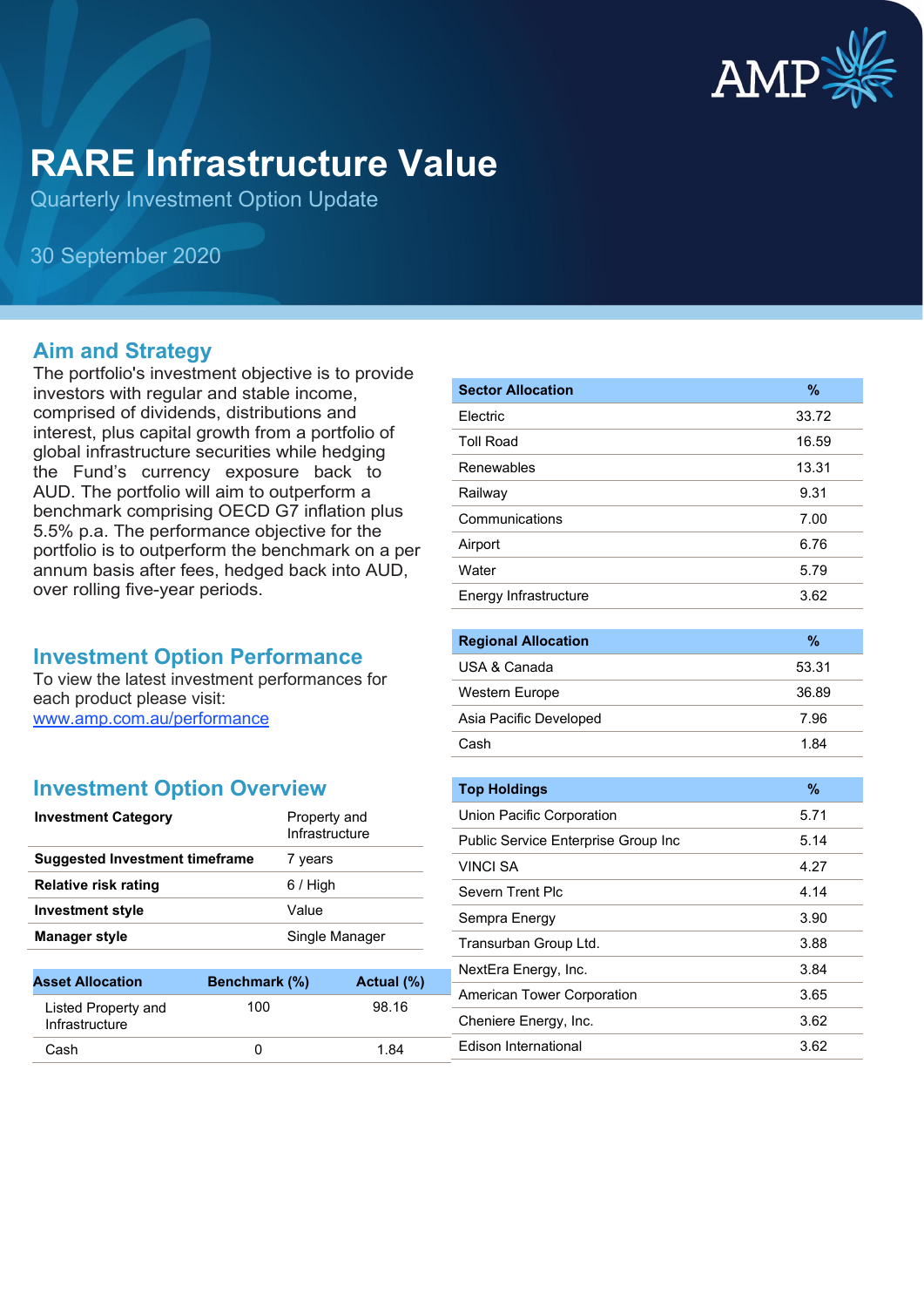## **Investment Option Commentary**

On a regional basis, North America was the top contributor to quarterly performance (+3.53%), of which Canadian renewables utility Brookfield Renewable Partners (+1.16%), U.S. rail company Union Pacific (+0.73%) and U.S. electric utility Public Services Enterprise Group (+0.41%) were the lead performers.

Brookfield Renewable Partners (BEP) is a pure-play renewables operator and developer headquartered in Canada, focused on international hydro, solar, wind and storage technology. The investment community continues to support the renewables theme and recognises BEP as a leader in the space. Additionally, BEP's investor day was well-received, with the company guiding to double-digit funds from operations growth outlook through 2025, driven by a combination of a robust development backlog, and some acquisitions.

Union Pacific (UNP) is the largest listed railroad company in North America. UNP's freight transportation services are crucial to the functioning of the U.S. economy. Investors welcomed UNP's continued volume recovery, which has been comfortably above the market's conservative expectations. UNP has demonstrated strong cost controls amidst carloads, which were impacted by the pandemic.

Public Services Enterprise Group (PEG) is a U.S. diversified energy company. PEG's electric and gas distribution revenues are regulated by the New Jersey utility commission, and its electric transmission assets are regulated by the Federal Energy Regulatory Commission (FERC). PEG announced a strategic review of its gas-fired generation assets, which would potentially reduce the company's ownership of fossil fuel assets to zero and improve the company's ESG credentials. Additionally, PEG received a constructive outcome on its energy efficiency filing, receiving 80% of its ask over a three-year period, which allowed the company to revise its asset base outlook upwards to 7%–8% per annum through to 2024.

In Western Europe, Danish renewables utility Orsted also performed well, contributing +0.40% to quarterly performance.

Orsted is the global industry leader in the offshore wind industry, with about 30% market share. Over the past few years, Orsted has gradually exited the oil, coal and gas businesses. More recently it has exited the energy retail business and transformed this business into a green solutions provider. It is a pure play in renewables with over 90% of its earnings from regulated and contracted activities in 2019–25. Shares were higher on positive sentiment around renewables, supported by news from the EU on green recovery and a hydrogen strategy to combat climate change.

French toll road operator Vinci (-0.64%) was the largest detractor from quarterly performance.

Vinci operates half of France's toll road network under long-term concession agreements, a growing portfolio of airport concessions, and a global contracting business. A rise in COVID-19 cases in Europe during the quarter caused concerns around the outlook for traffic recovery, pressuring Vinci's stock.

All returns are in local currency.

#### **Market Commentary**

Economic data continued to show signs of a strong rebound from the COVID-19-induced lows of the second quarter, albeit the rebound moderated. COVID-19 infections continued to spread in many regions, resulting in targeted changes to mobility restrictions, particularly in the U.S. and emerging markets and more recently Europe. As such, market expectations for a V-shaped economic recovery tempered during the quarter. Government stimulus was further extended in many regions, including the landmark €750bn European Recovery Fund. Stimulus, easy monetary policy, expectations of bond rates remaining low for a significant period and positive news flow around vaccine development all combined to support financial markets. Concerns around rising inflation risk continued given the accommodative monetary policy but is offset by the significant economic slack globally.

## **Outlook**

On a regional level, the Strategy's largest exposure is in the U.S. & Canada (53%) and consists of exposure to utilities (40%) and economically sensitive sectors (13%).

For the **RARE Infrastructure Value Strategy**, the primary quantitative tool in portfolio construction is the excess return, on which our stock-ranking system is based. The Investment Committee initiated a position in Portuguese renewables utility Energias de Portgual, supported by our valuation framework, which incorporates our positive view on the renewables growth outlook globally and the company's marketleadership position which enables them to capitalise on that growth.

The strategy also used the opportunity to crystallise some gains by exiting U.S. electric utility CenterPoint Energy, New Zealand airport operator Auckland Airport and U.K. water company United Utilities.